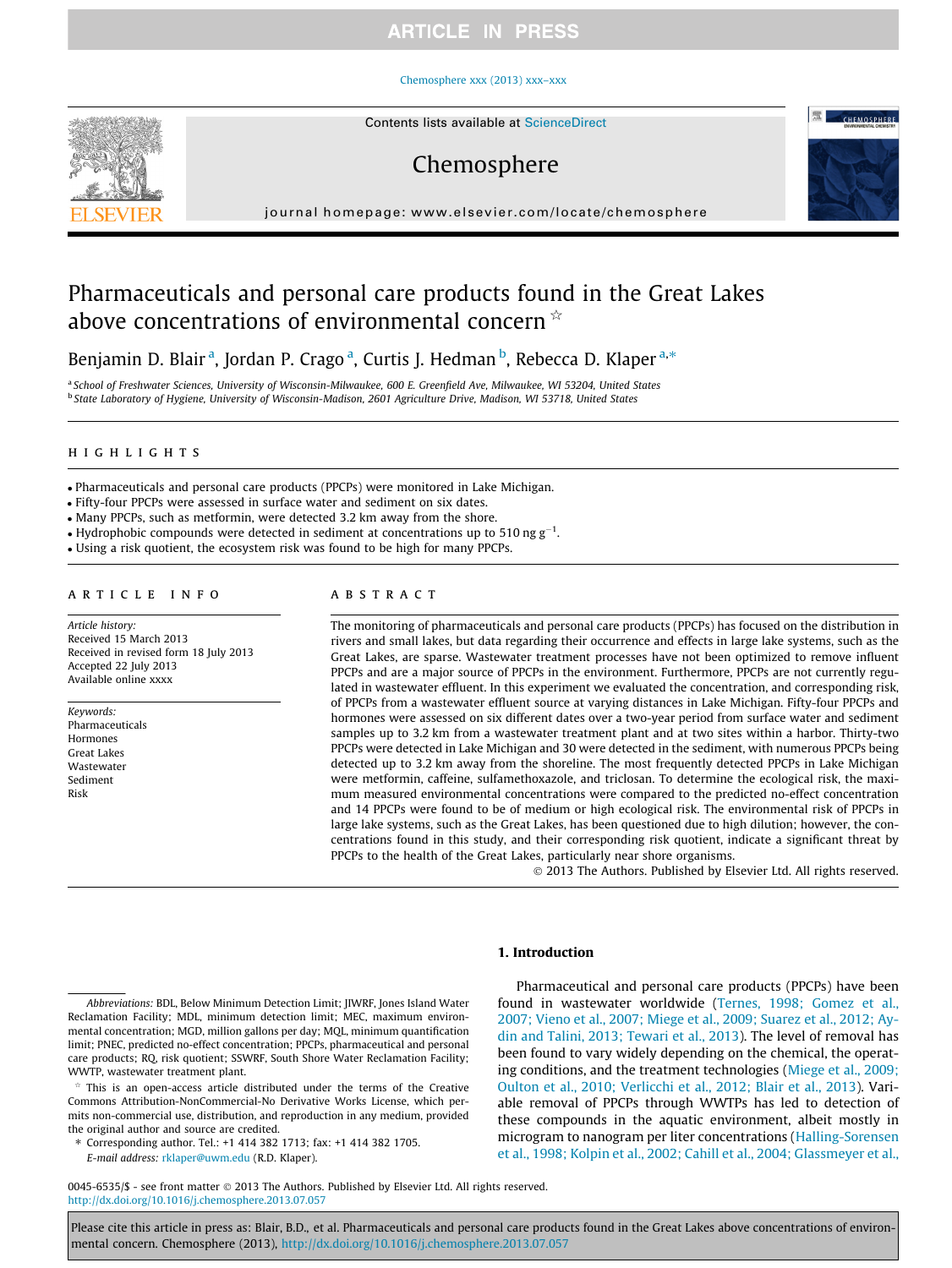2 B.D. Blair et al. / Chemosphere xxx (2013) xxx–xxx

[2005; Focazio et al., 2008; Snyder, 2008; Kümmerer, 2009; Scheur](#page-6-0)[er et al., 2009; Yu and Chu, 2009; Li et al., 2010](#page-6-0)). Higher pharmaceutical concentrations in WWTP effluent have been measured under certain circumstances, such as WWTPs that receive a substantial amount of their flow rate from pharmaceutical manufacturing ([Larsson et al., 2007; Phillips et al., 2010](#page-6-0)). Research has shown that certain PPCPs may have an impact on the environment at the microgram to nanogram per liter concentrations with a range of potential impacts ([Brooks et al., 2003; Fent et al., 2006;](#page-6-0) [Han et al., 2006; Hernando et al., 2006; Christensen et al., 2009;](#page-6-0) [Gros et al., 2010; Al Aukidy et al., 2012; Brodin et al., 2013; Tewari](#page-6-0) [et al., 2013\)](#page-6-0).

The emission of PPCPs into the environment from wastewater can depend on the wastewater treatment processes, the flow of the waste stream, and different PPCPs usage patterns that vary by region and season ([Dickenson et al., 2011; Yu et al., 2013](#page-6-0)). In an aquatic environment the fate and concentration of PPCPs can be reliant on the receiving water body flow rate, partitioning to sediments or biological entities, uptake up by biota, volatilization, biological degradation, photodegradation, or transformed through other abiotic mechanisms such as hydrolysis ([Yamamoto et al.,](#page-7-0) [2009\)](#page-7-0). In the Great Lakes, which contains 84% of North America's freshwater ([USEPA, 2012a](#page-7-0)), dilution from the source may also be a major factor in the occurrence and detection of PPCPs in surface water and sediments.

Limited studies are available that assess PPCPs offshore in large water bodies due to the expected low levels of PPCPs from dilution and the complex hydrodynamics in a lake as large as one of the Great Lakes. Site selection for PPCPs research has focused on bodies of water that are potentially contaminated from human, industrial, and agricultural wastewater [\(Kolpin et al., 2002\)](#page-6-0). Four previous studies have looked at PPCPs levels in the Great Lakes [\(Metcalfe](#page-6-0) [et al., 2003; Wu et al., 2009; Li et al., 2010; Csiszar et al., 2011](#page-6-0)) with a wide range of results and they have focused near shore, in harbors, and in rivers that are tributaries to the Great Lakes. No previous studies have assessed PPCPs offshore in Lake Michigan. Lake Michigan is the sixth largest lake in the world by volume and fifth by area [\(Beeton, 2002\)](#page-6-0) and understanding the concentration of these pollutants in Lake Michigan is critical. Additionally, no previous studies have assessed the extent of the temporal and spatial distribution of PPCPs from a large, urban WWTP into the Great Lakes.

Using a risk quotient (RQ), which is defined as the ratio of the maximum measured environmental concentration (MEC) to the predicted no-effect concentration (PNEC), the ecosystem risk from pollutants can be gauged ([Hernando et al., 2006](#page-6-0)). However, calculating this ratio can be challenging due to a lack of information regarding the effects of PPCPs in the environment and difficulty in establishing the PNEC. Researchers have used the RQ to assess the low levels of PPCPs on ecosystem health with varying results. Recent studies have found limited ecological risk is expected for many PPCPs, which may be due to the risk being partially mitigated by high dilution ([Gros et al., 2010; Al Aukidy et al., 2012;](#page-6-0) [Yu et al., 2013\)](#page-6-0). Conversely, other studies have found PPCPs of high or medium risk in secondary effluent, rivers, and small lakes ([Christensen et al., 2009; Valcarcel et al., 2011; Verlicchi et al.,](#page-6-0) [2012; Tewari et al., 2013\)](#page-6-0). Additionally, levels of concern have been found in sewage sludge [\(Yu et al., 2013](#page-7-0)).

Studies have not been conducted evaluating the occurrence and risk of PPCPs in Lake Michigan and other studies on the Great Lakes have assessed a small number of PPCPs. A better understanding of the occurrence of PPCPs in large water systems, particularly in areas with substantial urban development, needs further investigation. The purpose of our study was to assess the risk of 54 PPCPs in Lake Michigan from varying proximities to a major effluent discharge site and to assess the risk potential to the environment.

PPCPs were measured in both surface water and sediment samples over six dates. The sampling pattern was selected due to the prevailing southern current in this portion of the Lake Michigan basin ([Rao and Schwab, 2007\)](#page-6-0). When possible, a RQ was estimated to determine which compounds are at a level of concern based on existing effects data or models.

## 2. Materials and methods

South Shore Water Reclamation Facility (SSWRF) and Jones Island Water Reclamation Facility (JIWRF) service the greater Milwaukee, Wisconsin area. Fifty-four PPCPs were measured in Lake Michigan and compared to the related data on wastewater effluent from [Blair et al. \(2013\).](#page-6-0) Both SSWRF and JIWRF uses preliminary treatment (bar screens/grit channels), primary clarifiers, activated sludge treatment and chlorine disinfection. SSWRF has a treatment capacity of 1135000  $\text{m}^3$  d<sup>-1</sup> (300 MGD (million gallons per day)) with an average flow of approximately 379000  $\mathrm{m}^3 \mathrm{d}^{-1}$  (100 MGD). JIWRF has a treatment capacity of  $1457000 \text{ m}^3 \text{ d}^{-1}$  (385 MGD) with an average flow of approximately 473000  $\text{m}^3$  d<sup>-1</sup> (125 MGD).

Surface water and sediment samples were collected in Lake Michigan the day following the sampling at SSWRF. Sampling was conducted using a Teflon Niskin bottle at a depth of 5 m over sites up to 3.6 km away from the effluent discharge site ([Fig. 1\)](#page-2-0). SSWRF discharges directly into Lake Michigan whereas JIWRF discharges into the Milwaukee Harbor. Field blanks were collected on each date using distilled water. Grab sediment samples were collected on 5/15/2009 and 4/9/2010. Water and sediment samples were also collected in the Milwaukee Harbor near JIWRF as a comparison site that has lower dilution and potentially higher PPCPs concentration than the open lake. The final effluent was sampled using a 24-h composite sample as described by [Blair et al. \(2013\).](#page-6-0)

#### 2.1. PPCPs analysis

PPCPs were extracted and analyzed based upon US EPA Method 1694 [\(USEPA, 2007a](#page-7-0)) for pharmaceuticals and US EPA Method 1698 ([USEPA, 2007b](#page-7-0)) for steroids and hormones by using high performance liquid chromatography combined with tandem mass spectrometry (HPLC/MS/MS) with modifications as published by [Blair et al. \(2013\)](#page-6-0). The PPCPs were selected for this study based on the EPA methods. Forty-one PPCPs were assessed under EPA 1694 and thirteen hormones were assessed under EPA 1698. Sediment samples were collected for a subset of the sampling dates and these data are presented separate from the liquid concentration. The same 54 PPCPs were assessed in both the water and sediment samples.

#### 2.2. Risk quotient

To determine the risk quotient (RQ) for each compound, the PNECs were found using the review paper from [Verlicchi et al.](#page-7-0) [\(2012\)](#page-7-0) and ECOSAR v1.11 from the US EPA ([USEPA, 2012b\)](#page-7-0). When the values found by [Verlicchi et al. \(2012\)](#page-7-0) were from an older version of ECOSAR, or if the data were not available, the lowest freshwater toxicity value from ECOSAR v1.11 was used. The PNEC selected from these values also included the chronic values from ECOSAR. An assessment factor (1000) was used to account for sensitivity in other species [\(Hernando et al., 2006\)](#page-6-0). Using an accepted range for the RQ, where low risk is below 0.1, medium risk is from 0.1 to 1 and high risk is greater than 1 [\(Hernando et al., 2006, Ver](#page-6-0)[licchi et al., 2012\)](#page-6-0). When a PPCP had a concentration in the blank above the MQL, this value was subtracted from the maximum concentration before the RQ was calculated.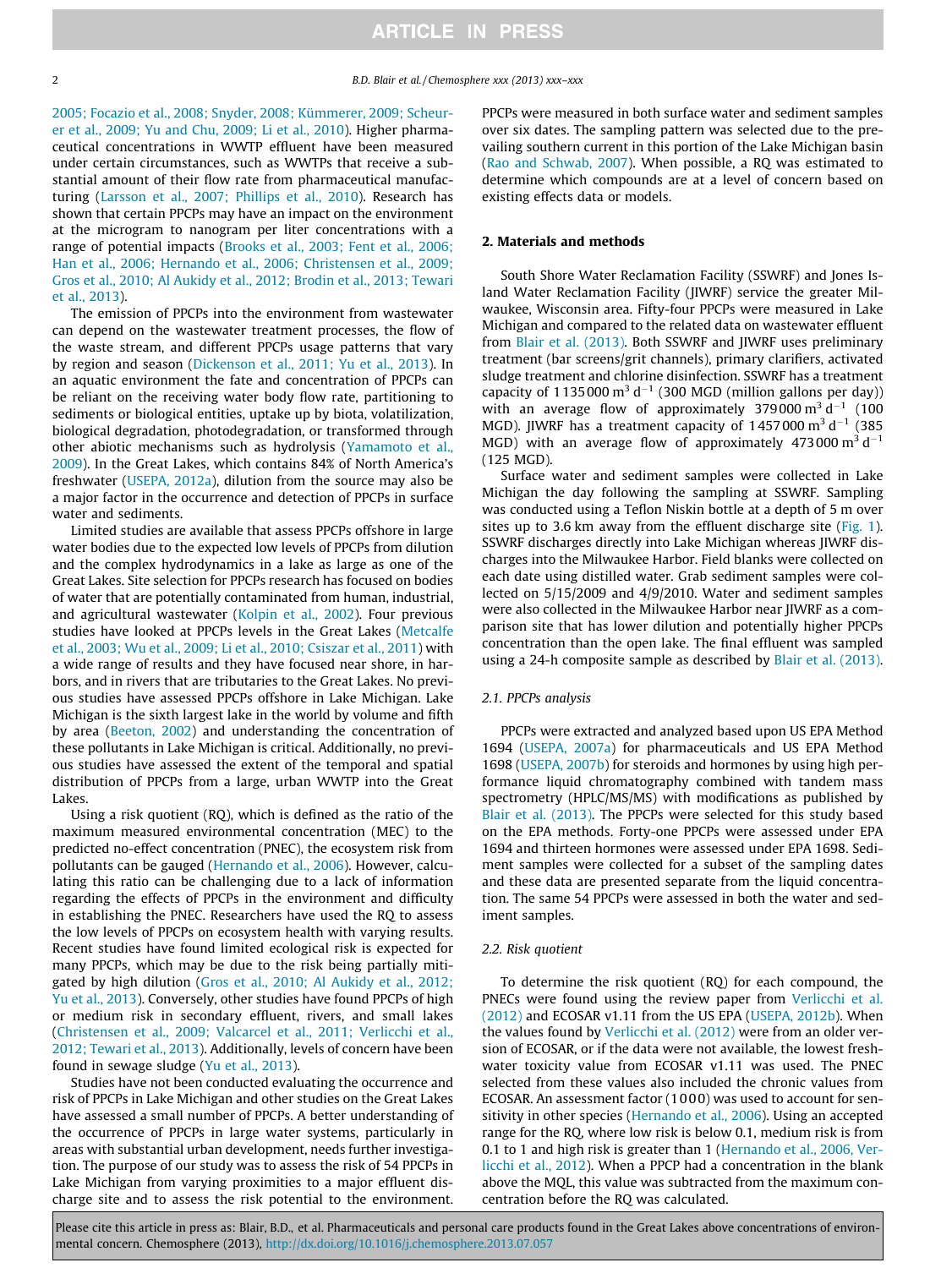#### B.D. Blair et al. / Chemosphere xxx (2013) xxx–xxx 3

<span id="page-2-0"></span>

Fig. 1. Lake Michigan and the sampling locations in Lake Michigan near Milwaukee, Wisconsin, USA. Boxes represent the two WWTPs discussed: [IWRF and SSWRF.

### 3. Results and discussion

#### 3.1. Surface water concentration

Over six sampling dates, 38 of the 54 compounds were detected from effluent or Lake Michigan samples. Four compounds were detected with greater than 50% frequency at all of the sampling sites in Lake Michigan and the Milwaukee Harbor: metformin (100%), caffeine (97.6%), sulfamethoxazole (83.3%), and triclosan (71.4%). [Table 1](#page-3-0) has the mean and maximum levels from the six samples dates along with the MDL, MQL, and maximum value found in the method blanks. The complete data are available in Supplemental information.

The most widely detected pharmaceutical in our study was the antidiabetic metformin, which was detected above the minimum detection limit with 100% frequency in Lake Michigan ([Fig. 2](#page-4-0)a). Metformin was detected at sites up to 3.2 km away from the shore, which was unanticipated given the volume of such a large lake system and the predominant southern current in this portion of Lake Michigan. Although metformin is less frequently measured than other compounds in PPCP studies, we have found, along with others, that metformin is prevalent in WWTP influent at concentrations as high as 129000 ng  $L^{-1}$  but the removal efficiency ranges from 41% to over 98% ([Scheurer et al., 2009, 2012; Trautwein and](#page-6-0) [Kümmerer, 2011; Blair et al., 2013; Oosterhuis et al., 2013\)](#page-6-0). The median value for metformin in Lake Michigan was greater than 100 ng  $L^{-1}$ , comparable to stream and small lake studies where metformin has been observed in 4.8% of samples with estimated levels of 110 ng  $L^{-1}$  in the U.S. ([Kolpin et al., 2002](#page-6-0)) and was detected at all of the sites assessed at concentration up to 2000 ng  $L^{-1}$ in German rivers ([Scheurer et al., 2009, 2012](#page-6-0)). Given the prevailing southern water current, the concentration of metformin was expected to vary at the different sampling sites depending on the direction from source. Yet average metformin concentrations were similar to levels found in smaller water bodies and the prevailing currents did not seem to lead to differences in concentration with location. Other compounds that followed the same general trend as metformin were caffeine, paraxanthine, sulfamethoxazole, and triclosan.

As a contrast to metformin, the anticonvulsant compound car-bamazepine, shown in [Fig. 2b](#page-4-0), was detected on all of the sampling dates in the final effluent at SSWRF but rarely in Lake Michigan water or sediment. Carbamazepine has been found to be highly persistent in wastewater since it is expected to resist biological degradation [\(Gomez et al., 2007; Santos et al., 2007; Radjenovic](#page-6-0) [et al., 2009; Rosal et al., 2010; Blair et al., 2013](#page-6-0)). However, carbamazepine was not detected in the water or sediment samples surrounding SSWRF. Dilution of the wastewater effluent may have been adequate to reduce the concentration to below the MDL. However, carbamazepine was detected with 66.7% frequency at both locations in the Milwaukee harbor at levels above the MDL. Given the lack of detection of carbamazepine around SSWRF, the fate of carbamazepine in Lake Michigan is unknown.

Twenty-seven PPCPs were detected at notable levels at the JI outfall and South gap in the Milwaukee harbor. JI Water Reclamation Facility discharges into the Milwaukee harbor and this is a potential source of these PPCPs, although effluent levels were not assessed at this WWTP. Additionally, the Milwaukee River also flows into the harbor and is an additional potential source of the PPCPs that were detected. As shown in [Table 1,](#page-3-0) the PPCPs concentrations in the Milwaukee Harbor were higher overall than the area surrounding SSWRF. This was used as a reference site as previous research has shown chronic fecal pollution in the harbor ([Newton](#page-6-0) [et al., 2011\)](#page-6-0). These results agree with other studies assessing harbors on the Great Lakes ([Metcalfe et al., 2003; Csiszar et al., 2011\)](#page-6-0). Hormones were not consistently detected above the minimum detection limit in Lake Michigan. The concentrations of hormones were low and inconsistent in the final effluent at SWWRF which may be due to the high expected removal from a WWTP through adsorption, biodegradation, and exposure to chlorine [\(Joss et al.,](#page-6-0) [2006; Esperanza et al., 2007; Benotti et al., 2009; Huerta-Fontela](#page-6-0) [et al., 2011](#page-6-0)). Given the inconsistent and low levels detected in the effluent and the high dilution from entering Lake Michigan, the levels of hormones in the lake from the WWTP would be expected to be below the detection limit.

### 3.2. Sediment levels

Thirty compounds were detected in the sediment at levels above the MDL in Lake Michigan and these compounds are listed in [Table 2](#page-5-0). The most commonly detected compounds were: azithromycin, clarithromycin, diphenhydramine, metformin, triclosan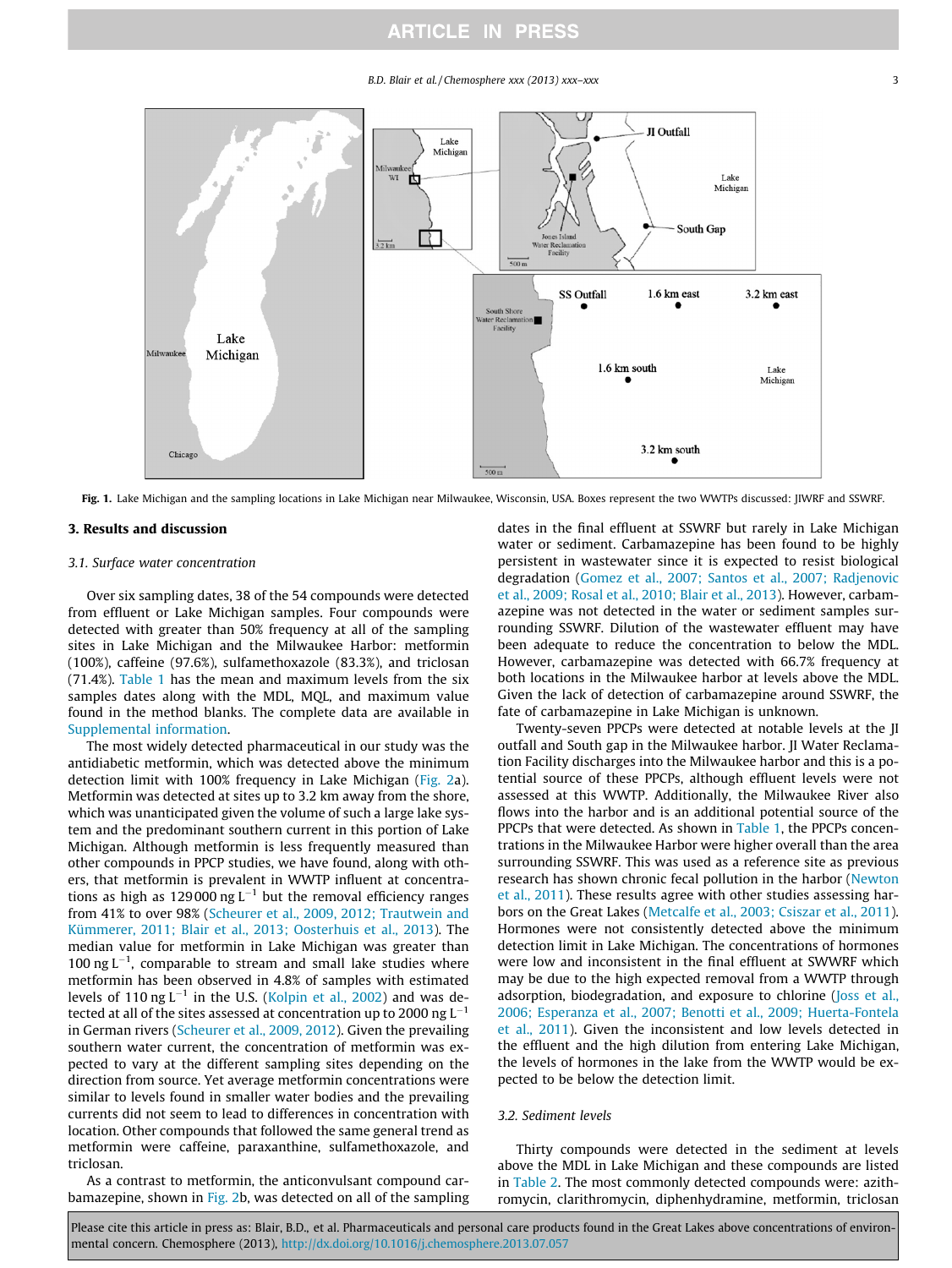<span id="page-3-0"></span>Table 1Concentration of PPCPs at the final effluent and at seven locations in Lake Michigan (Below Detection Limit (BDL)).

|                               | Field blank         |                |                | Outfall              | 1.6 km East (1 mi. east) | 1.6 km South (1 mi. south) | 3.2 km East (2 mi. east) | 3.2 km South (2 mi. south)    | II outfall                  | South gap            |
|-------------------------------|---------------------|----------------|----------------|----------------------|--------------------------|----------------------------|--------------------------|-------------------------------|-----------------------------|----------------------|
|                               | Max                 | MDL            | <b>MQL</b>     | Mean, max            | Mean, max                | Mean, max                  | Mean, max                | Mean, max                     | Mean, max                   | Mean, max            |
|                               | $\text{ng } L^{-1}$ | $ng L^{-1}$    | $ng L^{-1}$    | $ng L^{-1}$          | $ng L^{-1}$              | $ng L^{-1}$                | $ng L^{-1}$              | $\log L^{-1}$                 | $ng L^{-1}$                 | $\text{ng } L^{-1}$  |
| 17,20-Dihydroxyprogesterone   | <b>BDL</b>          | 1.4            | 4.2            | <b>BDL. BDL</b>      | BDL, BDL                 | BDL, BDL                   | BDL, BDL                 | BDL, BDL                      | <b>BDL. BDL</b>             | BDL, BDL             |
| 17-Alpha-estradiol            | <b>BDL</b>          | 1.2            | 3.5            | BDL, BDL             | BDL, BDL                 | BDL, BDL                   | BDL, BDL                 | BDL, BDL                      | BDL, BDL                    | BDL, BDL             |
| 17-Beta-estradiol             | <b>BDL</b>          | 1.3            | 3.8            | <b>BDL, 1.7</b>      | BDL, BDL                 | BDL, BDL                   | BDL, BDL                 | BDL, BDL                      | BDL, BDL                    | <b>BDL, 1.3</b>      |
| 4-Androstene-3,17-dione       | 4.5                 | 0.5            | 1.4            | 97,580               | <b>BDL, 2.0</b>          | $0.9^{\degree}, 5.3$       | 3.1, 17                  | $0.8^{\degree}$ , 3.5         | $0.3^{\degree}$ , 1.4       | <b>BDL, 0.9</b>      |
| 5-Alpha-androstane-3,17-dione | <b>BDL</b>          | 2.3            | 6.9            | BDL, BDL             | BDL, BDL                 | BDL, BDL                   | BDL, BDL                 | BDL, BDL                      | BDL, BDL                    | BDL, BDL             |
| Acetaminophen                 | <b>BDL</b>          | 2.5            | 7.5            | $4.2^{\degree}$ , 21 | BDL, BDL                 | <b>BDL. BDL</b>            | BDL, BDL                 | <b>BDL, 2.5</b>               | 17, 73                      | 13, 45               |
| Albuterol                     | <b>BDL</b>          | 1.4            | 4.2            | BDL, BDL             | BDL, BDL                 | BDL, 5.9                   | BDL, BDL                 | BDL, BDL                      | <b>BDL 4.3</b>              | BDL, BDL             |
| Azithromycin                  | 15.9                | 3.7            | 11             | BDL, BDL             | <b>BDL, 12</b>           | <b>BDL, 12</b>             | <b>BDL, 7.5</b>          | <b>BDL, 11</b>                | <b>BDL, 22</b>              | <b>BDL, 12</b>       |
| Boldenone                     | <b>BDL</b>          | 1.3            | 4.0            | BDL, BDL             | BDL, BDL                 | BDL, BDL                   | BDL, BDL                 | BDL, BDL                      | BDL, BDL                    | BDL, BDL             |
| Caffeine                      | 62.1                | 3.1            | 9.3            | 44, 110              | 18, 42                   | 37,86                      | 21, 35                   | 24, 39                        | 67, 230                     | 71, 190              |
| Carbadox                      | 44.9                | 3.4            | 10             | $7.2^{\degree}$ , 20 | <b>BDL, 17</b>           | 12, 49                     | BDL, 6                   | $6.7^{\degree}$ , 33          | $6.1^{\degree}$ , 22        | $4.2^{\degree}$ , 19 |
| Carbamazepine                 | <b>BDL</b>          | 2.7            | 8.2            | <b>BDL, 6.2</b>      | BDL, BDL                 | BDL, BDL                   | BDL, BDL                 | BDL, BDL                      | 15, 38                      | $6.4^{\degree}$ , 17 |
| Cimetidine                    | <b>BDL</b>          | 1.3            | 3.8            | BDL, BDL             | BDL, BDL                 | BDL, BDL                   | BDL, BDL                 | BDL, BDL                      | BDL, BDL                    | BDL, BDL             |
| Ciprofloxacin                 | <b>BDL</b>          | 3.3            | 9.9            | BDL, BDL             | BDL, BDL                 | BDL, BDL                   | BDL, BDL                 | BDL, BDL                      | BDL, BDL                    | BDL, BDL             |
| Clarithromycin                | <b>BDL</b>          | 3.2            | 9.6            | BDL, BDL             | BDL, BDL                 | BDL, BDL                   | BDL, BDL                 | BDL, BDL                      | BDL, BDL                    | BDL, BDL             |
| Codeine                       | <b>BDL</b>          | 3.6            | 11             | <b>BDL, 11</b>       | <b>BDL, 8.7</b>          | <b>BDL, 9.2</b>            | BDL, 5.4 <sup>*</sup>    | BDL, 7.2                      | $4.4^{\degree}$ , 11        | $5.3^{\degree}$ , 15 |
| Cotinine                      | <b>BDL</b>          | 3.5            | 11             | BDL, 7.4             | <b>BDL, 6.5</b>          | $BDL, 5^\circ$             | BDL, 6.1 <sup>*</sup>    | <b>BDL, 11</b>                | <b>BDL, 20</b>              | $3.5^{\degree}$ , 21 |
| Digoxigenin                   | <b>BDL</b>          | 4.4            | 13.2           | BDL, BDL             | BDL, BDL                 | BDL, BDL                   | BDL, BDL                 | BDL, BDL                      | BDL, BDL                    | BDL, BDL             |
| Diltiazem                     | 5.4                 | 3.5            | 10             | <b>BDL, 7.9</b>      | <b>BDL, 5.5</b>          | <b>BDL, 7.8</b>            | BDL, BDL                 | BDL, BDL                      | 6.3, 21                     | <b>BDL, 10</b>       |
| Diphenhydramine               | 4.2                 | 3.6            | 11             | $4.1^{\degree}$ , 14 | <b>BDL, 6.6</b>          | <b>BDL, 9.2</b>            | <b>BDL, 4.9</b>          | BDL, $6.7$                    | $10^{\degree}$ , 43         | $3.6^{\circ}, 12$    |
| Estriol                       | <b>BDL</b>          | $\overline{2}$ | 6.1            | BDL, BDL             | <b>BDL, 3.9</b>          | BDL, BDL                   | <b>BDL, 5.0</b>          | BDL, BDL                      | BDL, BDL                    | <b>BDL, 4.9</b>      |
| Estrone                       | <b>BDL</b>          | 2.2            | 6.7            | BDL, BDL             | BDL, BDL                 | BDL, BDL                   | BDL, BDL                 | <b>BDL, 3.4</b>               | BDL, BDL                    | BDL, BDL             |
| Fluoxetine                    | <b>BDL</b>          | 3.5            | 11             | BDL, BDL             | BDL, BDL                 | BDL, BDL                   | BDL, BDL                 | BDL, BDL                      | $8.2^{\degree}$ , 49        | $10^{\degree}$ , 62  |
| Gemfibrozil                   | <b>BDL</b>          | 1.6            | 4.8            | 9.1, 42              | BDL, BDL                 | $1.6^{\degree}$ , 4.5      | BDL, BDL                 | $3.1^{\degree}$ , 19          | 14, 36                      | 13, 43               |
| Ibuprofen                     | <b>BDL</b>          | 4.7            | 14             | BDL, BDL             | BDL, BDL                 | BDL, BDL                   | BDL, BDL                 | BDL, BDL                      | BDL, BDL                    | BDL, BDL             |
| Lincomycin                    | <b>BDL</b>          | 3.1            | 9.3            | BDL, BDL             | BDL, BDL                 | BDL, BDL                   | BDL, BDL                 | BDL, BDL                      | BDL, BDL                    | BDL, BDL             |
| Lomefloxacin                  | <b>BDL</b>          | 4.7            | 14.2           | BDL, BDL             | BDL, BDL                 | BDL, BDL                   | BDL, BDL                 | BDL, BDL                      | BDL, BDL                    | BDL, BDL             |
| Melengestrol                  | <b>BDL</b>          | 1.3            | $\overline{4}$ | BDL, BDL             | BDL, BDL                 | BDL, BDL                   | BDL, BDL                 | BDL, BDL                      | BDL, BDL                    | BDL, BDL             |
| Melengestrol Acetate          | <b>BDL</b>          | 0.6            | 1.7            | BDL, BDL             | BDL, BDL                 | BDL, BDL                   | BDL, BDL                 | BDL, BDL                      | BDL, BDL                    | BDL, BDL             |
| Metformin                     | 35.5                | 0.5            | 1.5            | 1200, 3800           | 240, 820                 | 270, 840                   | 120, 160                 | 110, 160                      | 4100, 9200                  | 1200, 2400           |
| Miconazole                    | <b>BDL</b>          | 2.7            | 8.1            | BDL, BDL             | BDL, BDL                 | BDL, BDL                   | BDL, BDL                 | BDL, BDL                      | BDL, BDL                    | BDL, BDL             |
| Naproxen                      | <b>BDL</b>          | 1              | 2.9            | 4.9, 19              | BDL, BDL                 | $2.5^{\degree}$ , 15       | BDL, BDL                 | BDL, BDL                      | 8.4, 31                     | 4.8, 18              |
| Norfloxacin                   | <b>BDL</b>          | 5.1            | 15.3           | BDL, BDL             | BDL, BDL                 | BDL, BDL                   | BDL, BDL                 | BDL, BDL                      | BDL, BDL                    | BDL, BDL             |
| Ofloxacin                     | <b>BDL</b>          | 3.9            | 12             | $10^*$ , 61          | <b>BDL, 21</b>           | BDL, BDL                   | BDL, BDL                 | BDL, BDL                      | BDL, BDL                    | BDL, BDL             |
| Oxacillin                     | <b>BDL</b>          | 2.5            | 7.4            | BDL, BDL             | BDL, BDL                 | BDL, BDL                   | $2.9^{\degree}, 17$      | BDL, BDL                      | BDL, BDL                    | BDL, BDL             |
| Paraxanthine                  | 11.6                | 6.1            | 18             | $6.3^{\degree}$ , 23 | <b>BDL, 9.7</b>          | $11^*$ , 39                | BDL, BDL                 | <b>BDL, 8.7</b>               | $15^{\degree}, 57$          | $15^{\degree}$ , 45  |
| Progesterone                  | 17.8                | 0.7            | $\overline{2}$ | 2.0.11               | $1.0^{\degree}$ , 4.9    | $1.5^{\degree}$ , 8.7      | 15,88                    | 2.6, 13                       | BDL, BDL                    | BDL, BDL             |
| Ranitidine                    | <b>BDL</b>          | 0.9            | 2.6            | BDL. BDL             | <b>BDL, 3.7</b>          | BDL, BDL                   | BDL, BDL                 | BDL, BDL                      | 5.4, 27                     | BDL, BDL             |
| Roxithromycin                 | 5.5                 | 4.3            | 13             | <b>BDL, 8.7</b>      | BDL, BDL                 | <b>BDL, 7.5</b>            | $4.5^{\degree}, 15$      | $6.5^{\degree}$ , 39          | BDL, 9.2 <sup>*</sup>       | BDL, BDL             |
| Sarafloxacin                  | <b>BDL</b>          | 5.4            | 16             | BDL, BDL             | BDL, BDL                 | BDL, BDL                   | BDL, BDL                 | BDL, BDL                      | <b>BDL, BDL</b>             | BDL, BDL             |
| Sulfachloropyridazine         | <b>BDL</b>          | 4.1            | 12             | BDL, BDL             | BDL, BDL                 | BDL, BDL                   | BDL, BDL                 | BDL, BDL                      | BDL, BDL                    | BDL, BDL             |
| Sulfadiazine                  | <b>BDL</b>          | 2.8            | 8.5            | BDL, BDL             | BDL, BDL                 | BDL, BDL                   | BDL, BDL                 | BDL, BDL                      | <b>BDL, 3.8<sup>*</sup></b> | BDL, BDL             |
| Sulfadimethoxine              | <b>BDL</b>          | 2.4            | 7.1            | <b>BDL. BDL</b>      | BDL, BDL                 | BDL, BDL                   | BDL, BDL                 | BDL, BDL                      | BDL, BDL                    | BDL, BDL             |
| Sulfamerazine                 | <b>BDL</b>          | 2.1            | 6.2            | BDL, BDL             | BDL, BDL                 | BDL, BDL                   | BDL, BDL                 | BDL, BDL                      | BDL, BDL                    | <b>BDL, 3.6</b>      |
| Sulfamethazine                | <b>BDL</b>          | 4.0            | 12             | BDL, BDL             | BDL, BDL                 | BDL, BDL                   | BDL, BDL                 | BDL, BDL                      | BDL, BDL                    | BDL, BDL             |
| Sulfamethizole                | <b>BDL</b>          | 4.2            | 13             | BDL, BDL             | BDL, BDL                 | BDL, BDL                   | BDL, BDL                 | BDL, BDL                      | BDL, BDL                    | BDL, BDL             |
| Sulfamethoxazole              | <b>BDL</b>          | 4.1            | 12             | $6.9^{\degree}$ , 14 | <b>BDL, 6.2</b>          | 5.1, 7.0                   | <b>BDL, 7.3</b>          | $4.5^{\degree}, 10^{\degree}$ | 29, 77                      | 16, 30               |
| Sulfanilamide                 | <b>BDL</b>          | 2.9            | 8.6            | BDL, BDL             | BDL, BDL                 | BDL, BDL                   | BDL, BDL                 | BDL, BDL                      | $6.3^{\degree}$ , 20        | BDL, BDL             |
| Sulfathiazole                 | <b>BDL</b>          | 2.6            | 8              | BDL, BDL             | BDL, BDL                 | BDL, BDL                   | BDL, BDL                 | BDL, BDL                      | BDL, BDL                    | BDL, BDL             |
| Testosterone                  | 12.4                | 1.1            | 3.2            | $2.2^{\degree}$ , 13 | <b>BDL, 4.5</b>          | $1.5^{\circ}, 9.1$         | 6.4, 38                  | $1.4^{\circ}$ , 7.0           | BDL, BDL                    | BDL, BDL             |
| Thiabendazole                 | <b>BDL</b>          | 1.8            | 5.3            | BDL, BDL             | BDL, BDL                 | BDL, BDL                   | BDL, BDL                 | BDL, BDL                      | BDL, BDL                    | BDL, BDL             |
| Triclocarban                  | <b>BDL</b>          | 0.5            | 1.4            | 2.6, 16              | BDL, BDL                 | BDL, BDL                   | BDL, BDL                 | BDL, BDL                      | 3.9, 9.9                    | BDL, BDL             |
| Triclosan                     | 5.4                 | 0.5            | 1.6            | 9.9, 41              | $0.8^{\degree}$ , 2.1    | 3.0, 16                    | 2.7, 7.4                 | $1.4^{\degree}$ , 6.5         | 7.7, 24                     | 5.0, 11              |
| Trimethoprim                  | <b>BDL</b>          | 3.4            | 10             | <b>BDL, 3.4</b>      | BDL, BDL                 | <b>BDL, 6.0</b>            | BDL, BDL                 | BDL, BDL                      | 17, 52                      | $6.9^{\degree}, 13$  |

\* Value above MDL, but below MQL.

B.D. Blair et al. / Chemosphere xxx (2013) xxx–xxx

B.D. Blair et al./Chemosphere xxx (2013) xxx-xxx

4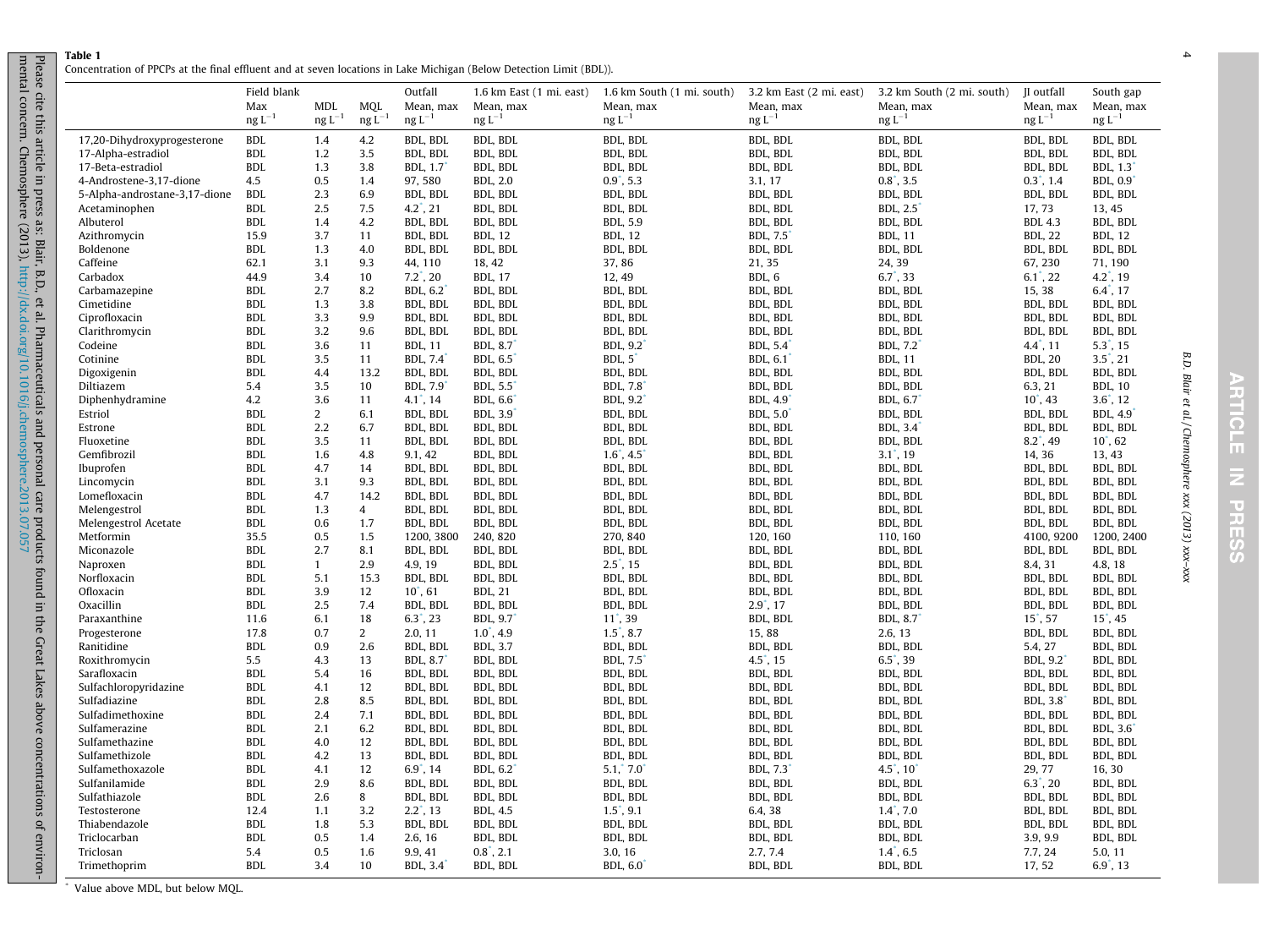B.D. Blair et al. / Chemosphere xxx (2013) xxx–xxx 5

<span id="page-4-0"></span>

Fig. 2. Concentration of metformin (a) and carbamazepine (b) in wastewater effluent and in Lake Michigan on six dates.

and triclocarban. Of these compounds, all of them were regularly detected in the final effluent, with the exception of the macrolide antibiotic clarithromycin, which was detected only once. Given the low occurrence in the final effluent and across the stages of SSWRF [\(Blair et al., 2013\)](#page-6-0), the regular and widespread occurrence of clarithromycin in sediment is of interest. Azithromycin and clarithromycin were found to have limited sorption to sludge in WWTPs ([Verlicchi et al., 2012](#page-7-0)) therefore their detection in sediment needs further investigation. Triclosan and triclocarban were detected in Lake Michigan sediment due to their regular occurrence in effluent and their known hydrophobic characteristics ([Loranzo et al., 2013\)](#page-6-0). Additionally, the detection of metformin and diphenhydramine in Lake Michigan sediment is notable.

Other PPCPs detected in the sediment cannot be clearly contributed to the effluent from SSWRF. For example, thiabendazole, a fungicide, was detected at low levels in the final effluent, but was only located in the sediment at the 1.6 km east and 3.2 km east sampling locations and was not detected in the surface water. The detection at these locations implies the potential source is from land runoff, not discharged from SSWRF. With detection only at the eastern locations, not the southern locations, the source may be from area north of the WWTP. Significant agricultural developments are not present in the area north of SSWRF, but a residential area that includes many parks and golf courses are a possible source of this fungicide.

## 3.3. Ecological risk quotient

Overall, a total of twenty-four compounds were detected in the final effluent or Lake Michigan at a level of medium or high risk. As shown in [Fig. 3](#page-5-0), fourteen compounds were detected in Lake Michigan itself with high or medium risk. Metformin, the most widespread compound, did not correspond with high or medium risk at the concentrations detected; however, this may be due to the lack of predictive toxicity data on the chronic effects of this compound. When comparing the final effluent RQs to the values in Lake Michigan, many compounds drop below the threshold to medium or low risk after the compound is discharged from the WWTP, such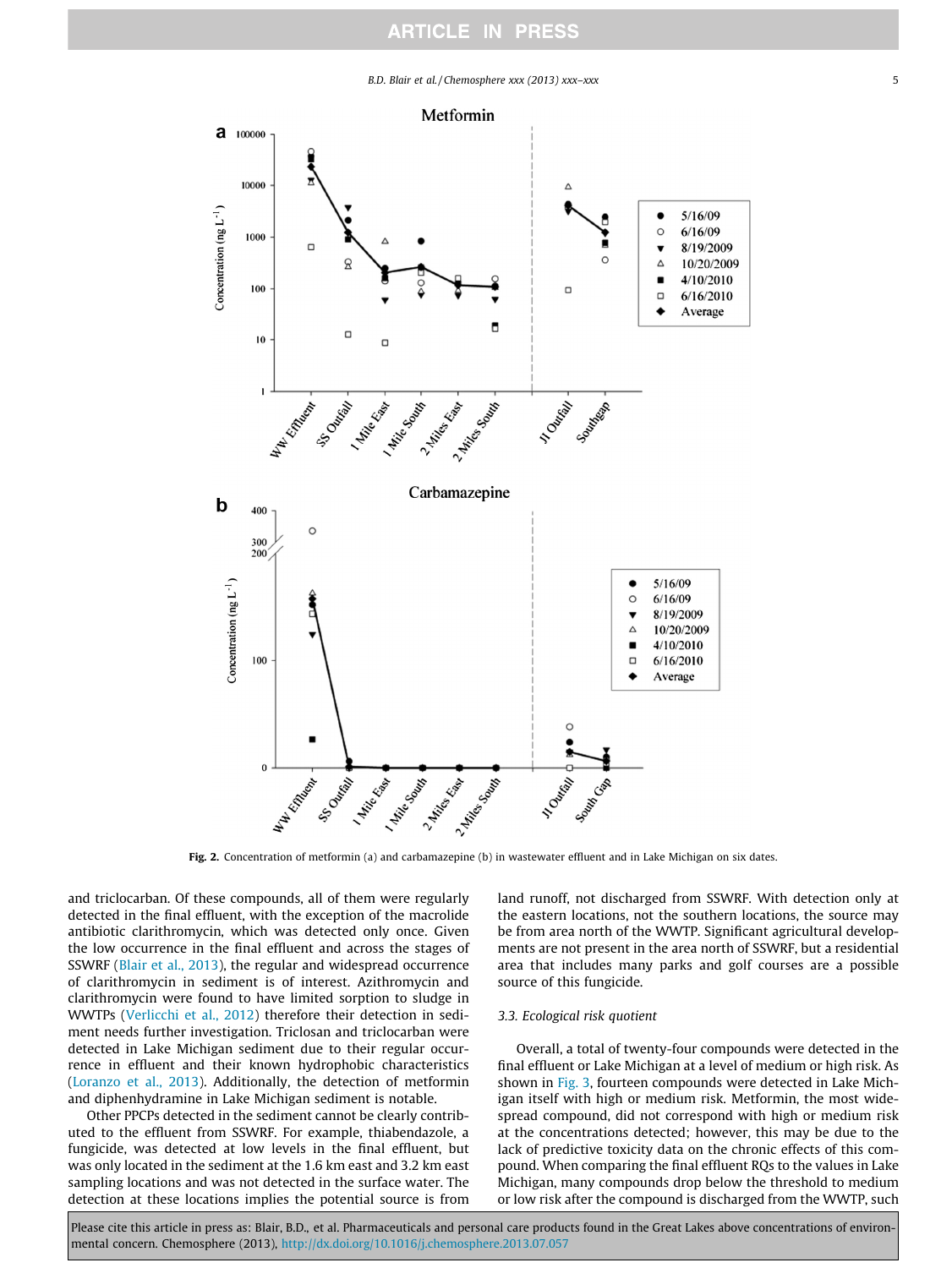#### <span id="page-5-0"></span>6 B.D. Blair et al. / Chemosphere xxx (2013) xxx–xxx

#### Table 2

PPCPs levels in sediment from Lake Michigan (compounds listed in [Table 1](#page-3-0) that were not detected above the MDL in the sediment samples are omitted from this table).

|                 |                  |            | SS              | 1.6 km East (1 mi. | 1.6 km South (1 mi. | 3.2 km East (2 mi. | 3.2 km South (2 mi. | H             | South             |
|-----------------|------------------|------------|-----------------|--------------------|---------------------|--------------------|---------------------|---------------|-------------------|
|                 |                  |            | outfall         | east)              | south)              | east)              | south)              | outfall       | gap               |
|                 | <b>MDL</b>       | MOL        | Mean            | Mean               | Mean                | Mean               | Mean                | Mean          | Mean              |
|                 | $\rm ng\ g^{-1}$ | $ngg^{-1}$ | $ngg^{-1}$      | $\rm ng\ g^{-1}$   | $ngg^{-1}$          | $ngg^{-1}$         | $ngg^{-1}$          | $ngg^{-1}$    | $ng g^{-1}$       |
| Acetaminophen   | 2.5              | 7.5        | <b>BDL</b>      | 18                 | 29                  | <b>BDL</b>         | <b>BDL</b>          | <b>BDL</b>    | 29                |
| Azithromycin    | 3.7              | 11         | 490             | 16                 | 72                  | 19                 | 25                  | 59            | 350               |
| Caffeine        | 3.1              | 9.3        | 25              | <b>BDL</b>         | 24                  | 30                 | 14                  | 4.2           | <b>BDL</b>        |
| Carbadox        | 3.4              | 10         | <b>BDL</b>      | <b>BDL</b>         | <b>BDL</b>          | <b>BDL</b>         | <b>BDL</b>          | <b>BDL</b>    | 14                |
| Ciprofloxacin   | 3.3              | 9.9        | 42              | $7.7^{\degree}$    | $9.0^{\degree}$     | 46                 | 52                  | 43            | BDI.              |
| Clarithromycin  | 3.2              | 9.6        | 33              | 28                 | 130                 | $5*$               | 120                 | 90            | <b>BDL</b>        |
| Codeine         | 3.6              | 11         | <b>BDL</b>      | <b>BDL</b>         | <b>BDL</b>          | <b>BDL</b>         | <b>BDL</b>          | $4^{\degree}$ | <b>BDL</b>        |
| Cotinine        | 3.5              | 11         | $8.0^{\degree}$ | <b>BDL</b>         | <b>BDL</b>          | <b>BDL</b>         | <b>BDL</b>          | 39            | <b>BDL</b>        |
| Digoxigenin     | 4.4              | 13         | <b>BDL</b>      | <b>BDL</b>         | <b>BDL</b>          | <b>BDL</b>         | <b>BDL</b>          | 4.9           | $9.2^{\degree}$   |
| Diltiazem       | 3.5              | 10         | 4.0             | <b>BDL</b>         | <b>BDL</b>          | <b>BDL</b>         | <b>BDL</b>          | 5.2           | $3.9^{\degree}$   |
| Diphenhydramine | 3.6              | 11         | 81              | 13                 | 43                  | $7.3$ <sup>*</sup> | 82                  | 150           | 160               |
| Enrofloxacin    | 1.4              | 4.1        | <b>BDL</b>      | BDI.               | <b>BDL</b>          | 6.6                | <b>BDL</b>          | <b>BDL</b>    | <b>BDL</b>        |
| Erythromycin    | 9.9              | 30         | <b>BDL</b>      | BDI.               | <b>BDL</b>          | <b>BDL</b>         | <b>BDL</b>          | $25^\circ$    | <b>BDL</b>        |
| Flumequine      | 5.2              | 16         | BDI.            | BDI.               | BDI.                | $6.9^{\degree}$    | <b>BDL</b>          | <b>BDL</b>    | $6.0^\circ$       |
| Fluoxetine      | 3.5              | 11         | 7.6             | BDI.               | BDI.                | <b>BDL</b>         | <b>BDL</b>          | 20            | 12                |
| Ibrupoven       | 4.7              | 14         | <b>BDL</b>      | <b>BDL</b>         | $8.8^{\circ}$       | <b>BDL</b>         | <b>BDL</b>          | <b>BDL</b>    | No Data           |
| Lincomycin      | 3.1              | 9.3        | <b>BDL</b>      | <b>BDL</b>         | <b>BDL</b>          | <b>BDL</b>         | <b>BDL</b>          | <b>BDL</b>    | $5*$              |
| Metformin       | 0.51             | 1.5        | 50              | 43                 | 3.8                 | 16                 | 2.3                 | 59            | 140               |
| Miconazole      | 2.7              | 8.1        | 7.6             | <b>BDL</b>         | <b>BDL</b>          | <b>BDL</b>         | <b>BDL</b>          | 3.7"          | 8.4               |
| Naproxen        | 0.97             | 2.9        | 4.8             | $1.0^\circ$        | <b>BDL</b>          | <b>BDL</b>         | <b>BDL</b>          | 2.6"          | No Data           |
| Norfloxacin     | 5.1              | 15         | <b>BDL</b>      | <b>BDL</b>         | <b>BDL</b>          | $12^*$             | 36                  | <b>BDL</b>    | <b>BDL</b>        |
| Ofloxacin       | 3.9              | 12         | 4.3             | <b>BDL</b>         | <b>BDL</b>          | 7.7                | <b>BDL</b>          | <b>BDL</b>    | 7.3               |
| Oxacillin       | 2.5              | 7.4        | <b>BDL</b>      | BDI.               | <b>BDL</b>          | <b>BDL</b>         | $2.8^{\degree}$     | <b>BDL</b>    | 9.1               |
| Paraxanthine    | 6.1              | 18         | <b>BDL</b>      | BDI.               | <b>BDL</b>          | <b>BDL</b>         | <b>BDL</b>          | <b>BDL</b>    | $15$ <sup>*</sup> |
| Roxithromycin   | 4.3              | 13         | 28              | <b>BDL</b>         | 31                  | <b>BDL</b>         | 44                  | 71            | <b>BDL</b>        |
| Sarafloxacin    | 5.4              | 16         | <b>BDL</b>      | <b>BDL</b>         | <b>BDL</b>          | 9.9"               | <b>BDL</b>          | <b>BDL</b>    | <b>BDL</b>        |
| Thiabendazole   | 1.8              | 5.3        | <b>BDL</b>      | 230                | <b>BDL</b>          | 68                 | <b>BDL</b>          | <b>BDL</b>    | <b>BDL</b>        |
| Triclocarban    | 0.48             | 1.4        | 170             | 4.5                | 33                  | <b>BDL</b>         | 11                  | 510           | No Data           |
| Triclosan       | 0.53             | 1.6        | 37              | 18                 | 22                  | 26                 | 12                  | 150           | No Data           |
| Tylosin         | 3.5              | 11         | 9.4             | 12                 | 3.9                 | <b>BDL</b>         | 14                  | 20            | <b>BDL</b>        |
|                 |                  |            |                 |                    |                     |                    |                     |               |                   |

Value above MDL, but below MQL



Fig. 3. Risk quotient for 14 PPCPs in wastewater effluent and in Lake Michigan (RQ > 1 is high risk, RQ from 0.1 to 1 is medium risk, and RQ < 0.1 is low risk).

as gemfibrozil and diltiazem. However, dilution is not sufficient to reduce the risk of all compounds to below the high and medium threshold, even at a distance of 3.2 km from shore, such as for sulfamethoxazole and codeine.

### 4. Conclusion

The detection of such a large number of PPCPs with high or medium risk in the Great Lakes is novel and of concern. The area surrounding the SS outfall and the sites within the Milwaukee Harbor are important as they are near locations for fish spawning and aquatic organisms, such as perch, can be found congregating around the effluent pipes of SSWRF and are exposed to effluent concentration with little dilution. Knowing that PPCPs can impact the behavior of aquatic organisms [\(Brodin et al., 2013; Brooks](#page-6-0) [et al., 2003\)](#page-6-0) leads to the conclusion that the endpoints used to assess the PNEC values for PPCPs may not properly address the ecological impacts and further testing is needed to identify the PPCPs of greatest concern. Additionally, the RQ may also underestimate risk due to potential mixture effects of PPCPs with similar mechanisms of action that may be additive in their impact. Reliance on a model such as ECOSAR is useful for identification of PPCPs that warrant further research, but these models are not a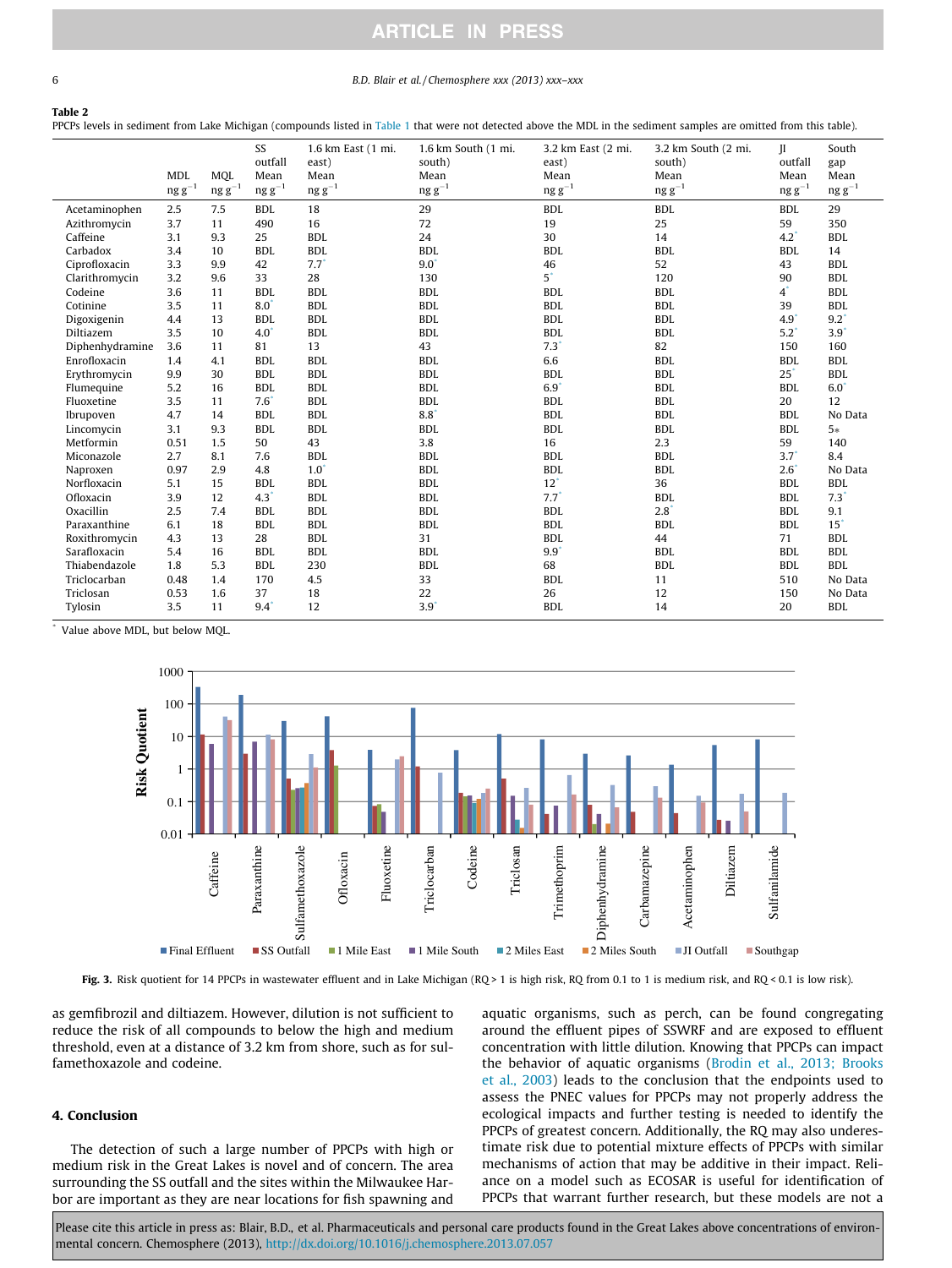#### B.D. Blair et al. / Chemosphere xxx (2013) xxx–xxx 7

<span id="page-6-0"></span>replacement for experimental tests to determine the full ecological impacts from PPCPs.

PPCPs were frequently detected in the water and sediments at the ng  $L^{-1}$  level, including sites 3.2 km from shore in Lake Michigan at concentrations that are estimated to cause environmental concern. At the concentrations detected, medium or high risk was associated with twenty-four compounds in the final effluent, and fourteen were found to be of medium or high risk in Lake Michigan. The most frequently detected PPCPs were metformin, caffeine, sulfamethoxazole, and triclosan. Given the widespread detection of PPCPs, these pollutants are not ephemeral and pose an environmental risk to the sixth largest lake in the world. Therefore, high dilution is not adequate to mitigate the risk from this cocktail of PPCPs and the potential ecological risk for large lake systems is much higher than previously understood.

#### Acknowledgements

This project was supported by a grant from the Milwaukee Metropolitan Sewerage District, Milwaukee, WI, USA to R. Klaper and by an research assistantship for B. Blair from the Great Lakes Consortium for Oceans and Human Health Graduate Training Program, NOAA award number NA06OAR4320119.

#### Appendix A. Supplementary material

Supplementary data associated with this article can be found, in the online version, at [http://dx.doi.org/10.1016/j.chemosphere.](http://dx.doi.org/10.1016/j.chemosphere.2013.07.057) [2013.07.057](http://dx.doi.org/10.1016/j.chemosphere.2013.07.057).

#### References

- [Al Aukidy, M., Verlicchi, P., Jelic, A., Petrovic, M., Barcelò, D., 2012. Monitoring](http://refhub.elsevier.com/S0045-6535(13)01041-2/h0005) [release of pharmaceutical compounds: occurrence and environmental risk](http://refhub.elsevier.com/S0045-6535(13)01041-2/h0005) [assessment of two WWTP effluents and their receiving bodies in the Po Valley,](http://refhub.elsevier.com/S0045-6535(13)01041-2/h0005) [Italy. Sci. Total Environ. 438, 15–25.](http://refhub.elsevier.com/S0045-6535(13)01041-2/h0005)
- [Aydin, E., Talini, I., 2013. Analysis, occurrence and fate of commonly used](http://refhub.elsevier.com/S0045-6535(13)01041-2/h0010) [pharmaceuticals and hormones in the Buyukcekmece Watershed, Turkey.](http://refhub.elsevier.com/S0045-6535(13)01041-2/h0010) [Chemosphere 90, 2004–2012](http://refhub.elsevier.com/S0045-6535(13)01041-2/h0010).
- [Benotti, M.J., Trenholm, R.A., Vanderford, B.J., Holady, J.C., Stanford, B.D., Snyder,](http://refhub.elsevier.com/S0045-6535(13)01041-2/h0015) [S.A., 2009. Pharmaceuticals and endocrine disrupting compounds in US](http://refhub.elsevier.com/S0045-6535(13)01041-2/h0015) [drinking water. Environ. Sci. Technol. 43, 597–603](http://refhub.elsevier.com/S0045-6535(13)01041-2/h0015).
- [Blair, B.D., Crago, J.P., Hedman, C.J., Magruder, C., Royer, L.S., Treguer, R.F.J., Klaper,](http://refhub.elsevier.com/S0045-6535(13)01041-2/h0020) [R.D., 2013. Evaluation of a model for the removal of pharmaceuticals, personal](http://refhub.elsevier.com/S0045-6535(13)01041-2/h0020) [care products, and hormones from wastewater. Sci. Total Environ. 444C, 515–](http://refhub.elsevier.com/S0045-6535(13)01041-2/h0020) [521.](http://refhub.elsevier.com/S0045-6535(13)01041-2/h0020)
- [Beeton, A.M., 2002. Large freshwater lakes: present state, trends, and future.](http://refhub.elsevier.com/S0045-6535(13)01041-2/h5020) [Environ. Conserv. 29, 21–38.](http://refhub.elsevier.com/S0045-6535(13)01041-2/h5020)
- [Brodin, T., Fick, J., Jonsson, M., Klaminder, J., 2013. Dilute concentrations of a](http://refhub.elsevier.com/S0045-6535(13)01041-2/h0025) [psychiatric drug alter behavior of fish from natural populations. Science 339,](http://refhub.elsevier.com/S0045-6535(13)01041-2/h0025) [814–815](http://refhub.elsevier.com/S0045-6535(13)01041-2/h0025).
- [Brooks, B.W., Foran, C.M., Richards, S.M., Weston, J., Turner, P.K., Stanley, J.K.,](http://refhub.elsevier.com/S0045-6535(13)01041-2/h0030) [Solomon, K.R., Slattery, M., La Point, T.W., 2003. Aquatic ecotoxicology of](http://refhub.elsevier.com/S0045-6535(13)01041-2/h0030) [fluoxetine. Toxicol. Lett. 142, 169–183](http://refhub.elsevier.com/S0045-6535(13)01041-2/h0030).
- [Cahill, J.D., Furlong, E.T., Burkhardt, M.R., Kolpin, D., Anderson, L.G., 2004.](http://refhub.elsevier.com/S0045-6535(13)01041-2/h0035) [Determination of pharmaceutical compounds in surface- and ground-water](http://refhub.elsevier.com/S0045-6535(13)01041-2/h0035) [samples by solid-phase extraction and high-performance liquid](http://refhub.elsevier.com/S0045-6535(13)01041-2/h0035) [chromatography-electrospray ionization mass spectrometry. J. Chromatogr. A](http://refhub.elsevier.com/S0045-6535(13)01041-2/h0035) [1041, 171–180.](http://refhub.elsevier.com/S0045-6535(13)01041-2/h0035)
- [Christensen, A.M., Markussen, B., Baun, A., Halling-Sorensen, B., 2009. Probabilistic](http://refhub.elsevier.com/S0045-6535(13)01041-2/h0040) [environmental risk characterization of pharmaceuticals in sewage treatment](http://refhub.elsevier.com/S0045-6535(13)01041-2/h0040) [plant discharges. Chemosphere 77, 351–358](http://refhub.elsevier.com/S0045-6535(13)01041-2/h0040).
- [Csiszar, S.A., Gandhi, N., Alexy, R., Benny, D.T., Struger, J., Marvin, C., Diamond, M.L.,](http://refhub.elsevier.com/S0045-6535(13)01041-2/h0045) [2011. Aquivalence revisited – new model formulation and application to assess](http://refhub.elsevier.com/S0045-6535(13)01041-2/h0045) [environmental fate of ionic pharmaceuticals in Hamilton Harbour, Lake Ontario.](http://refhub.elsevier.com/S0045-6535(13)01041-2/h0045) [Environ. Int. 37, 821–828.](http://refhub.elsevier.com/S0045-6535(13)01041-2/h0045)
- [Dickenson, E.R.V., Snyder, S.A., Sedlak, D.L., Drewes, J.E., 2011. Indicator compounds](http://refhub.elsevier.com/S0045-6535(13)01041-2/h0050) [for assessment of wastewater effluent contributions to flow and water quality.](http://refhub.elsevier.com/S0045-6535(13)01041-2/h0050) [Water Res. 45, 1199–1212.](http://refhub.elsevier.com/S0045-6535(13)01041-2/h0050)
- [Esperanza, M., Suidan, M.T., Marfil-Vega, R., Gonzalez, C., Sorial, G.A., McCauley, P.,](http://refhub.elsevier.com/S0045-6535(13)01041-2/h0055) [Brenner, R., 2007. Fate of sex hormones in two pilot-scale municipal](http://refhub.elsevier.com/S0045-6535(13)01041-2/h0055) [wastewater treatment plants: conventional treatment. Chemosphere 66,](http://refhub.elsevier.com/S0045-6535(13)01041-2/h0055) [1535–1544.](http://refhub.elsevier.com/S0045-6535(13)01041-2/h0055)
- [Fent, K., Weston, A.A., Caminada, D., 2006. Ecotoxicology of human](http://refhub.elsevier.com/S0045-6535(13)01041-2/h0060) [pharmaceuticals. Aquat. Toxicol. 76, 122–159.](http://refhub.elsevier.com/S0045-6535(13)01041-2/h0060)
- [Focazio, M.J., Kolpin, D.W., Barnes, K.K., Furlong, E.T., Meyer, M.T., Zaugg, S.D.,](http://refhub.elsevier.com/S0045-6535(13)01041-2/h0065) [Barber, L.B., Thurman, M.E., 2008. A national reconnaissance for](http://refhub.elsevier.com/S0045-6535(13)01041-2/h0065)

[pharmaceuticals and other organic wastewater contaminants in the United](http://refhub.elsevier.com/S0045-6535(13)01041-2/h0065) [States – II\) untreated drinking water sources. Sci. Total Environ. 402, 201–216.](http://refhub.elsevier.com/S0045-6535(13)01041-2/h0065)

- [Glassmeyer, S.T., Furlong, E.T., Kolpin, D.W., Cahill, J.D., Zaugg, S.D., Werner, S.L.,](http://refhub.elsevier.com/S0045-6535(13)01041-2/h0070) [Meyer, M.T., Kryak, D.D., 2005. Transport of chemical and microbial compounds](http://refhub.elsevier.com/S0045-6535(13)01041-2/h0070) [from known wastewater discharges: Potential for use as indicators of human](http://refhub.elsevier.com/S0045-6535(13)01041-2/h0070) [fecal contamination. Environ. Sci. Technol. 39, 5157–5169.](http://refhub.elsevier.com/S0045-6535(13)01041-2/h0070)
- [Gomez, M.J., Bueno, M.J.M., Lacorte, S., Fernandez-Alba, A.R., Aguera, A., 2007. Pilot](http://refhub.elsevier.com/S0045-6535(13)01041-2/h0075) [survey monitoring pharmaceuticals and related compounds in a sewage](http://refhub.elsevier.com/S0045-6535(13)01041-2/h0075) [treatment plant located on the Mediterranean coast. Chemosphere 66, 993–1002.](http://refhub.elsevier.com/S0045-6535(13)01041-2/h0075)
- [Gros, M., Petrovic, M., Ginebreda, A., Barcelo, D., 2010. Removal of pharmaceuticals](http://refhub.elsevier.com/S0045-6535(13)01041-2/h0080) [during wastewater treatment and environmental risk assessment using hazard](http://refhub.elsevier.com/S0045-6535(13)01041-2/h0080) [indexes. Environ. Int. 36, 15–26.](http://refhub.elsevier.com/S0045-6535(13)01041-2/h0080)
- [Halling-Sorensen, B., Nielsen, S.N., Lanzky, P.F., Ingerslev, F., Lutzhoft, H.C.H.,](http://refhub.elsevier.com/S0045-6535(13)01041-2/h0085) [Jorgensen, S.E., 1998. Occurrence, fate and effects of pharmaceutical substances](http://refhub.elsevier.com/S0045-6535(13)01041-2/h0085) [in the environment – a review. Chemosphere 36, 357–394.](http://refhub.elsevier.com/S0045-6535(13)01041-2/h0085)
- [Han, G.H., Hur, H.G., Kim, S.D., 2006. Ecotoxicological risk of pharmaceuticals from](http://refhub.elsevier.com/S0045-6535(13)01041-2/h0090) [wastewater treatment plants in Korea: occurrence and toxicity to Daphnia](http://refhub.elsevier.com/S0045-6535(13)01041-2/h0090) [magna. Environ. Toxicol. Chem. 25, 265–271](http://refhub.elsevier.com/S0045-6535(13)01041-2/h0090).
- [Hernando, M.D., Mezcua, M., Fernandez-Alba, A.R., Barcelo, D., 2006. Environmental](http://refhub.elsevier.com/S0045-6535(13)01041-2/h0095) [risk assessment of pharmaceutical residues in wastewater effluents, surface](http://refhub.elsevier.com/S0045-6535(13)01041-2/h0095) [waters and sediments. Talanta 69, 334–342.](http://refhub.elsevier.com/S0045-6535(13)01041-2/h0095)
- [Huerta-Fontela, M., Galceran, M.T., Ventura, F., 2011. Occurrence and removal of](http://refhub.elsevier.com/S0045-6535(13)01041-2/h0100) [pharmaceuticals and hormones through drinking water treatment. Water Res.](http://refhub.elsevier.com/S0045-6535(13)01041-2/h0100) [45, 1432–1442](http://refhub.elsevier.com/S0045-6535(13)01041-2/h0100).
- [Joss, A., Zabczynski, S., Gobel, A., Hoffmann, B., Loffler, D., McArdell, C.S., Ternes, T.A.,](http://refhub.elsevier.com/S0045-6535(13)01041-2/h0105) [Thomsen, A., Siegrist, H., 2006. Biological degradation of pharmaceuticals in](http://refhub.elsevier.com/S0045-6535(13)01041-2/h0105) [municipal wastewater treatment: proposing a classification scheme. Water Res.](http://refhub.elsevier.com/S0045-6535(13)01041-2/h0105) [40, 1686–1696](http://refhub.elsevier.com/S0045-6535(13)01041-2/h0105).
- [Kolpin, D.W., Furlong, E.T., Meyer, M.T., Thurman, E.M., Zaugg, S.D., Barber, L.B.,](http://refhub.elsevier.com/S0045-6535(13)01041-2/h0110) [Buxton, H.T., 2002. Pharmaceuticals, hormones, and other organic wastewater](http://refhub.elsevier.com/S0045-6535(13)01041-2/h0110) [contaminants in US streams, 1999–2000: a national reconnaissance. Environ.](http://refhub.elsevier.com/S0045-6535(13)01041-2/h0110) [Sci. Technol. 36, 1202–1211.](http://refhub.elsevier.com/S0045-6535(13)01041-2/h0110)
- [Kümmerer, K., 2009. Antibiotics in the aquatic environment a review Part I.](http://refhub.elsevier.com/S0045-6535(13)01041-2/h0115) [Chemosphere 75, 417–434.](http://refhub.elsevier.com/S0045-6535(13)01041-2/h0115)
- [Larsson, D.G.J., de Pedro, C., Paxeus, N., 2007. Effluent from drug manufactures](http://refhub.elsevier.com/S0045-6535(13)01041-2/h0120) [contains extremely high levels of pharmaceuticals. J. Hazard. Mater. 148, 751–](http://refhub.elsevier.com/S0045-6535(13)01041-2/h0120) [755.](http://refhub.elsevier.com/S0045-6535(13)01041-2/h0120)
- [Loranzo, N., Rice, C.P., Ramirez, M., Torrents, A., 2013. Fate of triclocarban, triclosan](http://refhub.elsevier.com/S0045-6535(13)01041-2/h5120) [and methyltriclosan during wastewater and biosolids treatment processes.](http://refhub.elsevier.com/S0045-6535(13)01041-2/h5120) [Water Res. 47, 4519–4527.](http://refhub.elsevier.com/S0045-6535(13)01041-2/h5120)
- [Li, H., Helm, P.A., Metcalfe, C.D., 2010. Sampling in the Great Lakes for](http://refhub.elsevier.com/S0045-6535(13)01041-2/h0125) [pharmaceutical, personal care products, and endcrine-disrupting substances](http://refhub.elsevier.com/S0045-6535(13)01041-2/h0125) [using the passive polar organic chemical integrative sampler. Environ. Toxicol.](http://refhub.elsevier.com/S0045-6535(13)01041-2/h0125) [Chem. 29, 751–762.](http://refhub.elsevier.com/S0045-6535(13)01041-2/h0125)
- [Metcalfe, C.D., Miao, X.S., Koenig, B.G., Struger, J., 2003. Distribution of acidic and](http://refhub.elsevier.com/S0045-6535(13)01041-2/h0130) [neutral drugs in surface waters near sewage treatment plants in the lower Great](http://refhub.elsevier.com/S0045-6535(13)01041-2/h0130) [Lakes, Canada. Environ. Toxicol. Chem. 22, 2881–2889.](http://refhub.elsevier.com/S0045-6535(13)01041-2/h0130)
- [Miege, C., Choubert, J.M., Ribeiro, L., Eusebe, M., Coquery, M., 2009. Fate of](http://refhub.elsevier.com/S0045-6535(13)01041-2/h0135) [pharmaceuticals and personal care products in wastewater treatment plants –](http://refhub.elsevier.com/S0045-6535(13)01041-2/h0135) [conception of a database and first results. Environ. Pollut. 157, 1721–1726.](http://refhub.elsevier.com/S0045-6535(13)01041-2/h0135)
- [Newton, R.J., VandeWalle, J.L., Borchardt, M.A., Gorelick, M.H., McLellan, S.L., 2011.](http://refhub.elsevier.com/S0045-6535(13)01041-2/h0140) [Lachnospiraceae and bacteroidales alternative fecal indicators reveal chronic](http://refhub.elsevier.com/S0045-6535(13)01041-2/h0140) [human sewage contamination in an urban harbor. Appl. Environ. Microbiol. 77,](http://refhub.elsevier.com/S0045-6535(13)01041-2/h0140) [6972–6981.](http://refhub.elsevier.com/S0045-6535(13)01041-2/h0140)
- [Oosterhuis, M., Sacher, F., ter Laak, T.L., 2013. Prediction of concentration levels of](http://refhub.elsevier.com/S0045-6535(13)01041-2/h0145) [metformin and other high consumption pharmaceuticals in wastewater and](http://refhub.elsevier.com/S0045-6535(13)01041-2/h0145) [regional surface water based on sales data. Sci. Total Environ. 442, 380–388](http://refhub.elsevier.com/S0045-6535(13)01041-2/h0145).
- [Oulton, R.L., Kohn, T., Cwiertny, D.M., 2010. Pharmaceuticals and personal care](http://refhub.elsevier.com/S0045-6535(13)01041-2/h0150) [products in effluent matrices: a survey of transformation and removal during](http://refhub.elsevier.com/S0045-6535(13)01041-2/h0150) [wastewater treatment and implications for wastewater management. J.](http://refhub.elsevier.com/S0045-6535(13)01041-2/h0150) [Environ. Monit. 12, 1956–1978](http://refhub.elsevier.com/S0045-6535(13)01041-2/h0150).
- [Phillips, P.J., Smith, S.G., Kolpin, D.W., Zaugg, S.D., Buxton, H.T., Furlong, E.T.,](http://refhub.elsevier.com/S0045-6535(13)01041-2/h0155) [Esposito, K., Stinson, B., 2010. Pharmaceutical formulation facilities as sources](http://refhub.elsevier.com/S0045-6535(13)01041-2/h0155) [of opioids and other pharmaceuticals to wastewater treatment plant effluents.](http://refhub.elsevier.com/S0045-6535(13)01041-2/h0155) [Environ. Sci. Technol. 44, 4910–4916.](http://refhub.elsevier.com/S0045-6535(13)01041-2/h0155)
- [Radjenovic, J., Petrovic, M., Barcelo, D., 2009. Fate and distribution of](http://refhub.elsevier.com/S0045-6535(13)01041-2/h0160) [pharmaceuticals in wastewater and sewage sludge of the conventional](http://refhub.elsevier.com/S0045-6535(13)01041-2/h0160) [activated sludge \(CAS\) and advanced membrane bioreactor \(MBR\) treatment.](http://refhub.elsevier.com/S0045-6535(13)01041-2/h0160) [Water Res. 43, 831–841](http://refhub.elsevier.com/S0045-6535(13)01041-2/h0160).
- [Rao, Y.R., Schwab, D.J., 2007. Transport and mixing between the coastal and offshore](http://refhub.elsevier.com/S0045-6535(13)01041-2/h5110) [waters in the Great Lakes: a review. J. Great Lakes Res. 33, 202–218.](http://refhub.elsevier.com/S0045-6535(13)01041-2/h5110)
- [Rosal, R., Rodriguez, A., Perdigon-Melon, J.A., Petre, A., Garcia-Calvo, E., Gomez, M.J.,](http://refhub.elsevier.com/S0045-6535(13)01041-2/h0165) [Aguera, A., Fernandez-Alba, A.R., 2010. Occurrence of emerging pollutants in](http://refhub.elsevier.com/S0045-6535(13)01041-2/h0165) [urban wastewater and their removal through biological treatment followed by](http://refhub.elsevier.com/S0045-6535(13)01041-2/h0165) [ozonation. Water Res. 44, 578–588](http://refhub.elsevier.com/S0045-6535(13)01041-2/h0165).
- [Santos, J.L., Aparicio, I., Alonso, E., 2007. Occurrence and risk assessment of](http://refhub.elsevier.com/S0045-6535(13)01041-2/h0170) [pharmaceutically active compounds in wastewater treatment plants. A case](http://refhub.elsevier.com/S0045-6535(13)01041-2/h0170) [study: Seville city \(Spain\). Environ. Int. 33, 596–601](http://refhub.elsevier.com/S0045-6535(13)01041-2/h0170).
- [Scheurer, M., Sacher, F., Brauch, H.J., 2009. Occurrence of the antidiabetic drug](http://refhub.elsevier.com/S0045-6535(13)01041-2/h0175) [metformin in sewage and surface waters in Germany. J. Environ. Monit. 11,](http://refhub.elsevier.com/S0045-6535(13)01041-2/h0175) [1608–1613.](http://refhub.elsevier.com/S0045-6535(13)01041-2/h0175)
- [Scheurer, M., Michel, A., Brauch, H., Ruck, W., Sacher, F., 2012. Occurrence and fate](http://refhub.elsevier.com/S0045-6535(13)01041-2/h0180) [of the antidiabetic drug metformin and its metabolite guanylurea in the](http://refhub.elsevier.com/S0045-6535(13)01041-2/h0180) [environment and during drinking water treatment. Water Res. 46, 4790–4802.](http://refhub.elsevier.com/S0045-6535(13)01041-2/h0180)
- [Snyder, S.A., 2008. Occurrence, treatment, and toxicological relevance of EDCs and](http://refhub.elsevier.com/S0045-6535(13)01041-2/h0185) [pharmaceuticals in water. Ozone-Sci. Eng. 30, 65–69.](http://refhub.elsevier.com/S0045-6535(13)01041-2/h0185)